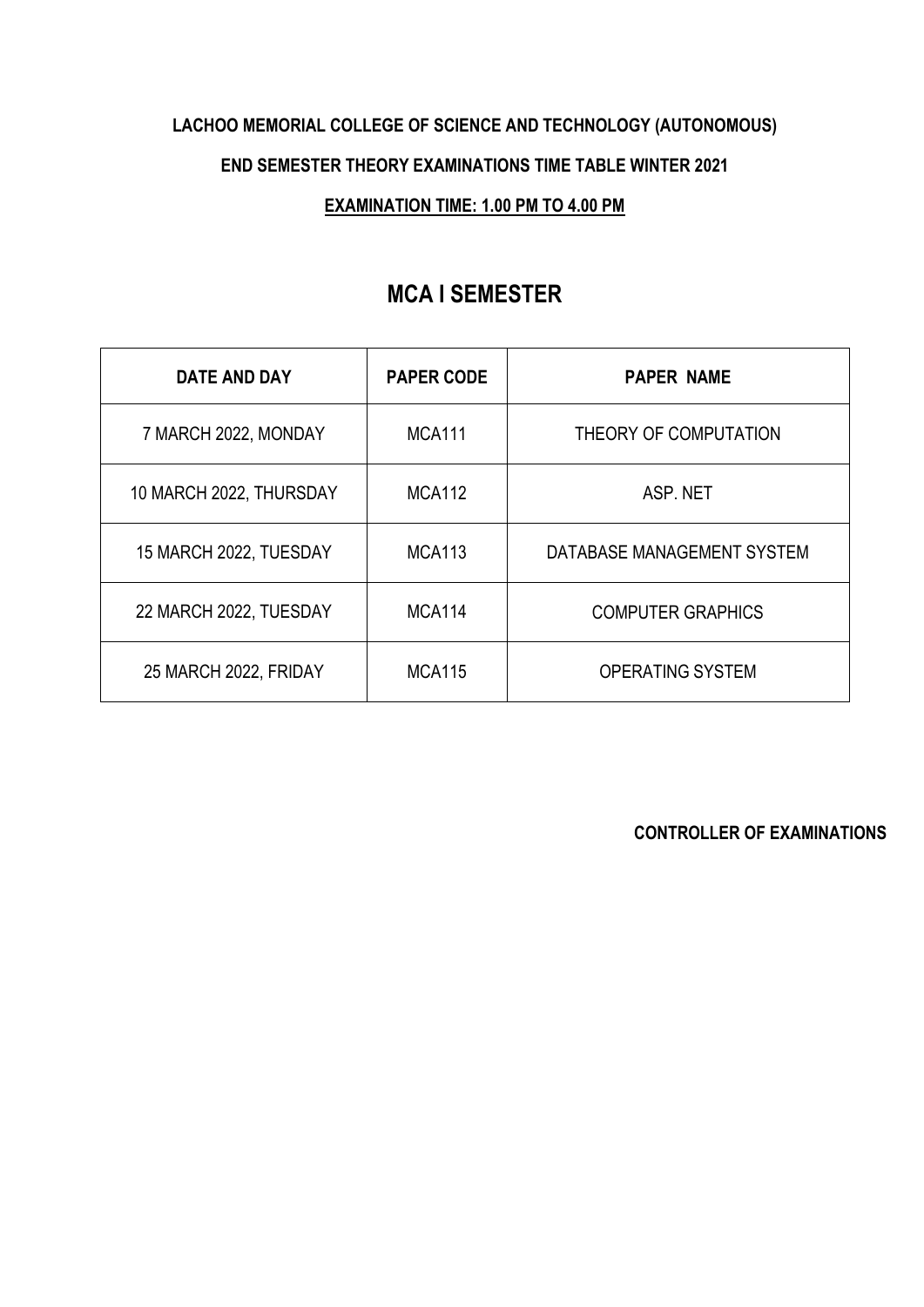#### **LACHOO MEMORIAL COLLEGE OF SCIENCE AND TECHNOLOGY (AUTONOMOUS)**

#### **END SEMESTER THEORY EXAMINATIONS TIME TABLE WINTER 2021**

#### **EXAMINATION TIME: 1.00 PM TO 4.00 PM**

## **MCA III SEMESTER**

| DATE AND DAY           | <b>PAPER CODE</b> | <b>PAPER NAME</b>                       |
|------------------------|-------------------|-----------------------------------------|
| 5 MARCH 2022, SATURDAY | <b>MCA311</b>     | ANALYSIS AND DESIGN OF ALGORITHMS       |
| 8 MARCH 2022, TUESDAY  | <b>MCA312</b>     | INFORMATION PROTECTION AND SECURITY     |
| 11 MARCH 2022, FRIDAY  | <b>MCA313 B</b>   | <b>BIGDATA ANALYTICS</b>                |
|                        | <b>MCA313 C</b>   | AJAX & XML                              |
| 14 MARCH 2022, MONDAY  | <b>MCA314 B</b>   | <b>BIOINFORMATICS DATABASES</b>         |
|                        | <b>MCA314 C</b>   | PROGRAMMING IN ANDROID                  |
| 21 MARCH 2022, MONDAY  | <b>MCA315 B</b>   | <b>GEOGRAPHICAL INFOMRATION SYSTEMS</b> |
|                        | <b>MCA315 C</b>   | <b>WIRELESS TECHNOLOGY</b>              |

**CONTROLLER OF EXAMINATIONS**